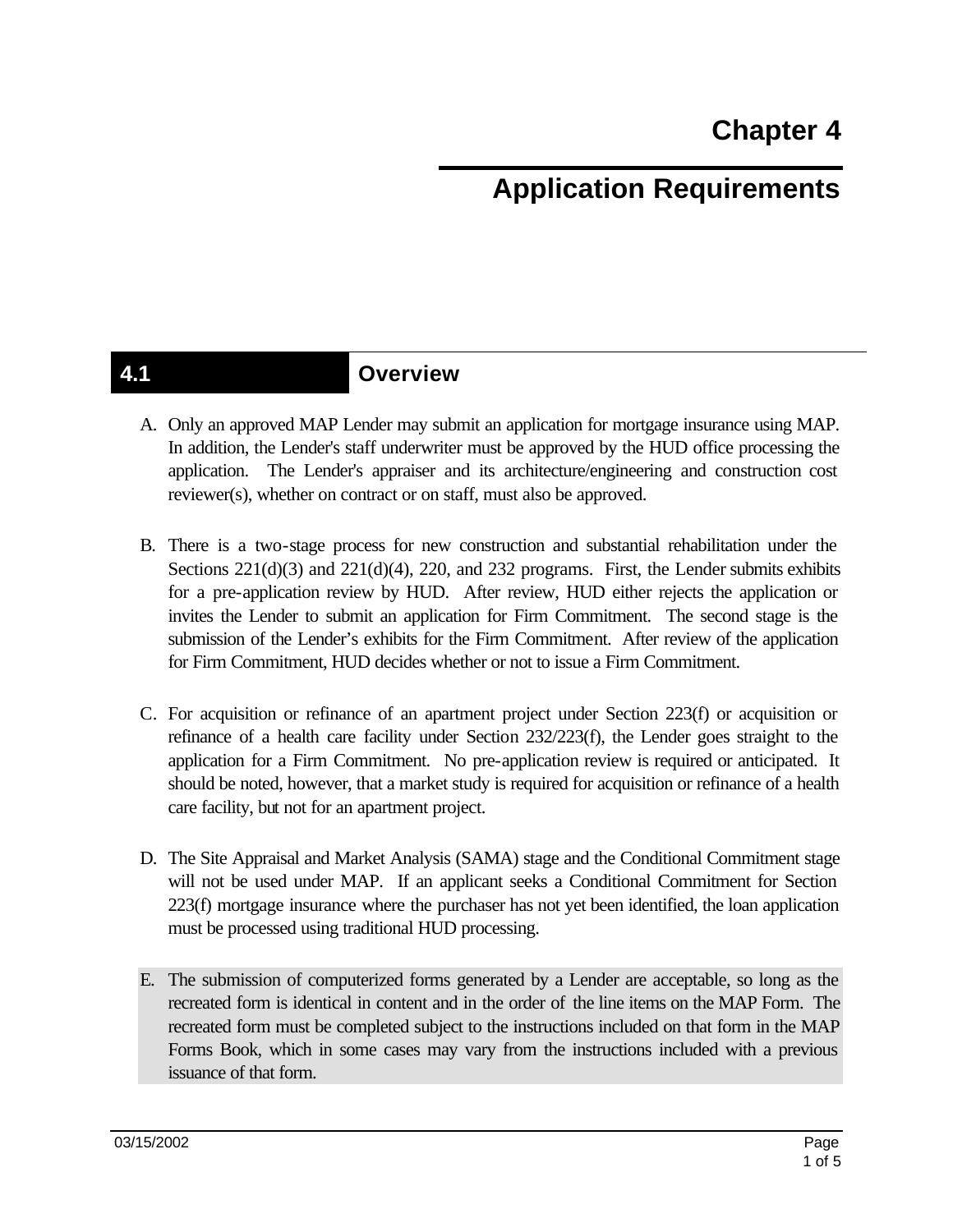## **4.2 Stages of Application**

A. Informal Information

Hubs and Program Centers welcome inquiries from MAP Lenders. Each Hub or Program Center which will serve as a processing center for multifamily mortgage loan insurance will designate a person or persons to respond to inquiries about potential applications. For example, if a Lender is considering a loan application, it may inquire whether there are other mortgage loan applications in the same area in process and under review by the Hub or Program Center. It may inquire about environmental concerns in the area, to the extent that HUD knows of such concerns. The Lender may clarify information about the MAP process. The Hub or Program Center, in responding to informal inquiries, will not commit HUD to approve a market, issue an invitation for an application for firm commitment, or make any commitment of any kind. Approval or disapproval of an application for FHA mortgage insurance is accomplished only in the manner set forth in this Guide, and not in response to informal inquiries.

- B. Approval of Lender's Reviewers
	- 1. The Lender's reviewers for the pre-application or the application for Firm Commitment must be approved by the field office processing the application. For the pre-application, the Lender must submit the name and experience of the underwriter (who must be employed full-time by the Lender), and the name and the experience of the Lender's appraiser, and of the market analyst (if separate from the appraiser). If a member of the lender's staff or a contractor has been previously approved by a Hub, the Lender is required only to submit the names of the staff or contractor and note the prior approval. For the application for Firm Commitment, the Lender must submit the names and experience of the staff underwriter and the Lender's appraiser (if not previously submitted), and of the reviewer or reviewers of the architectural and engineering plans and specifications, and the construction cost estimator. HUD will approve or disapprove these persons promptly. If HUD does not advise the Lender within ten working days that an underwriter, appraiser, or reviewer is unacceptable, giving the reasons for its decision, the person is approved. The Lender should submit the names and resumes, if possible, prior to the pre-application and, for applications going directly to Firm Commitment, prior to preparation of the application.
- C. Pre-application. The pre-application stage for new construction or substantial rehabilitation is designed to permit HUD to review the most important exhibits affecting the feasibility of a proposed project. At the end of the review, HUD invites the Lender to submit an application for a Firm Commitment or declines to issue an invitation. The Lender who receives an invitation has reason to believe that, if its application for a Firm Commitment is consistent with the information it presented at the pre-application, there is a high likelihood that HUD will issue a Firm Commitment.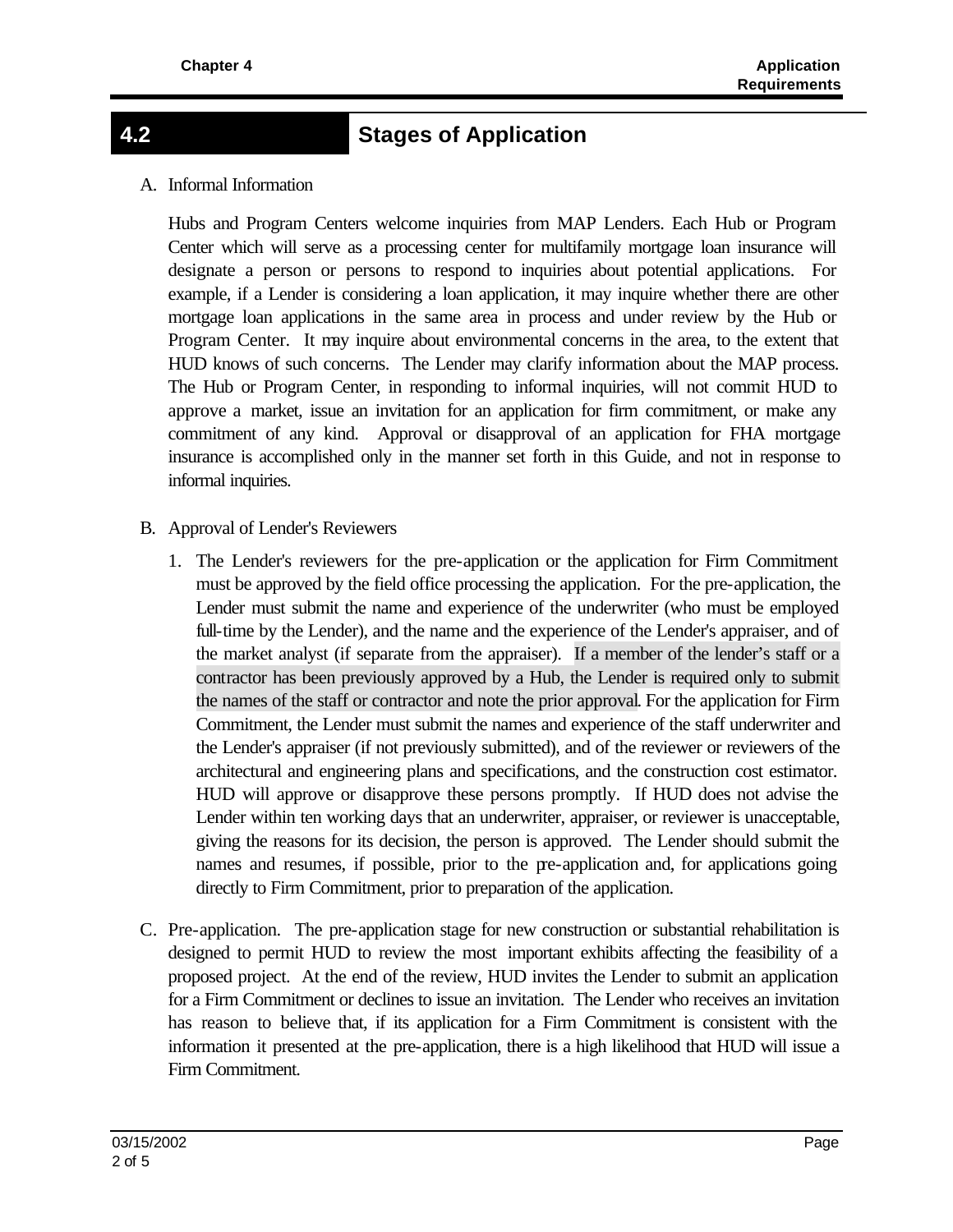- 1. No application fee is required for the pre-application review by HUD. The HUD processing office (Hub or Program Center) may request clarifying information if it believes such information is essential to the review.
- D. Letter of invitation
	- 1. After the pre-application review, the Hub or Program Center will send a letter to the Lender inviting an application for a Firm Commitment or declining to invite the Lender to submit the application. The letter may also address issues related to project acceptability and it may suggest proposed project underwriting parameters.
	- 2. If the letter is an invitation to submit an application, the Lender must advise HUD in writing within 30 calendar days of the date of the letter of invitation whether or not it plans to submit an application for the particular project. If it fails to notify HUD within the time required, the invitation letter expires, and it may be required to repeat the pre-application process. The application for a Firm Commitment must be submitted within 120 days of the date of the letter of invitation. Two 30-day extensions of this 120-day limit may be authorized by HUD, but there is no requirement that the extensions be approved. HUD will review the circumstances reported by the Lender to justify the extension of time. The Lender must certify and HUD must determine that the requested delay beyond 120 days is not likely to change the underwriting data on which the invitation was based or to undermine the feasibility of the project due to a change in the market or other factors determined at preapplication.
- E. The Application for a Firm Commitment
	- 1. After receiving an invitation to submit an application for a Firm Commitment, the Lender completes the processing of the application. It performs a full underwriting analysis and presents its recommendation in the Narrative Summary to HUD. The exhibits that accompany the application are listed below. HUD's review of these exhibits is discussed in Chapter 11 "Underwriting" and in each of the technical chapters.
	- 2. Applications which the Hub or Program Center determines to be unacceptable will be returned to the Lender and HUD may retain the application fee for the work done by HUD in its review. However, if the Hub or Program Center determines that the defects in the application are minor and can be corrected, the Hub or Program Center will advise the Lender. The Lender will have five business days from the receipt of notification to cure the application. The goal for HUD review of the application will be extended by the time required to cure the application.
	- 3. Every effort will be made for prompt review. If the exhibits for a Firm Commitment application are complete, the review time will be considerably shorter than it will be if the application is incomplete.

NOTE: Where both the pre-application and firm commitment stages are applicable under MAP for a given FHA insured program, separate pre-application and firm commitment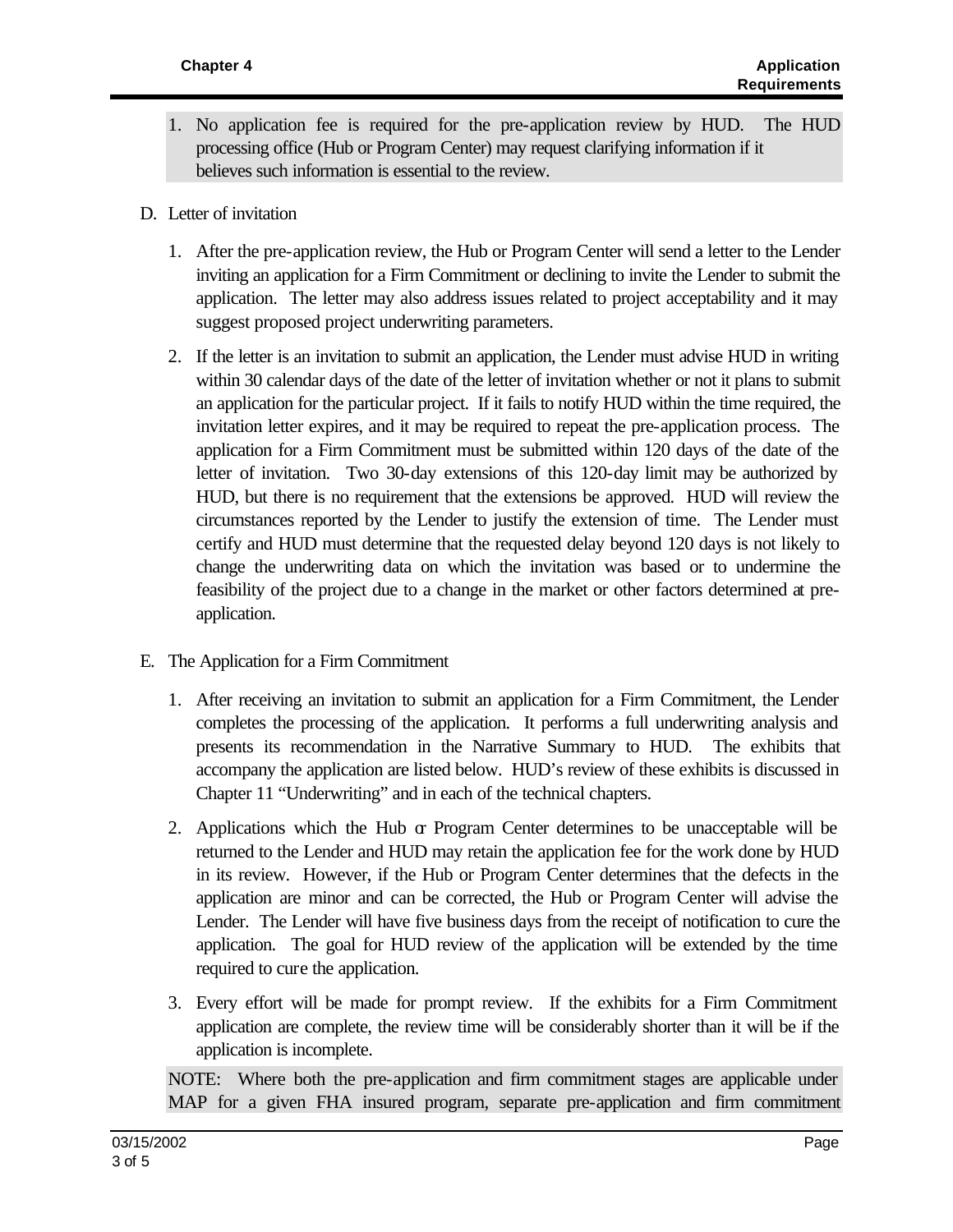submissions are required as repeated throughout the Guide. Combining these applications into one submission is not permitted under MAP. MAP is designed to assure timely decisionmaking on FHA insurance applications and to ensure an acceptable level of risk for HUD's multifamily mortgage insurance programs. MAP reviews at the pre-application and firm commitment stages must be meaningful and thorough. To support this goal, processing time frames have been established for MAP as provided in the Guide. MAP Lenders have a stated number of days within which to submit a firm commitment application following FHA's letter of invitation. If the allotted time is not needed to prepare a complete firm application there is no prohibition against a much earlier submission which should expedite the overall process.

### **4.3 Applications Checklist**

- A. Each of the chapters in the MAP Guide describes forms and other reports that the Lender must submit, either as part of the pre-application or as part of the application for a Firm Commitment. Those chapters provide the detail that is needed when submitting the required exhibits. For example, the checklist calls for a Narrative Summary; Chapter 11 "Underwriting" describes what information should be in the Narrative Summary and what sort of certification should accompany it.
- B. The appendices to this chapter are simply checklists of the exhibits that have to be provided to the Hub or Program Center. With new construction or substantial rehabilitation, the exhibits are divided into two parts: (1) exhibits required for the pre-application review, and (2) the exhibits required for the application for a Firm Commitment. With Section 223(f) for refinancing or purchase, there is no pre-application review, so the exhibits are required for the application for a Firm Commitment. Section 232 and Section 232/223(f) for health care facilities are treated separately.
- C. Five copies of the exhibits will be required from the Lender to the HUD processing office, unless a lesser number is agreed upon by HUD and the Lender.
	- 1. Appendix 4.A

Sections 221(d)(3), 221(d)(4), and 220, New Construction and Substantial Rehabilitation, Exhibits Required for Pre-Application Review

Sections 221(d)(3), 221(d)(4), and 220, New Construction and Substantial Rehabilitation, Exhibits Required for Application for Firm Commitment

2. Appendix 4.B

Section 232, New Construction and Substantial Rehabilitation, Exhibits Required for Pre-Application Review